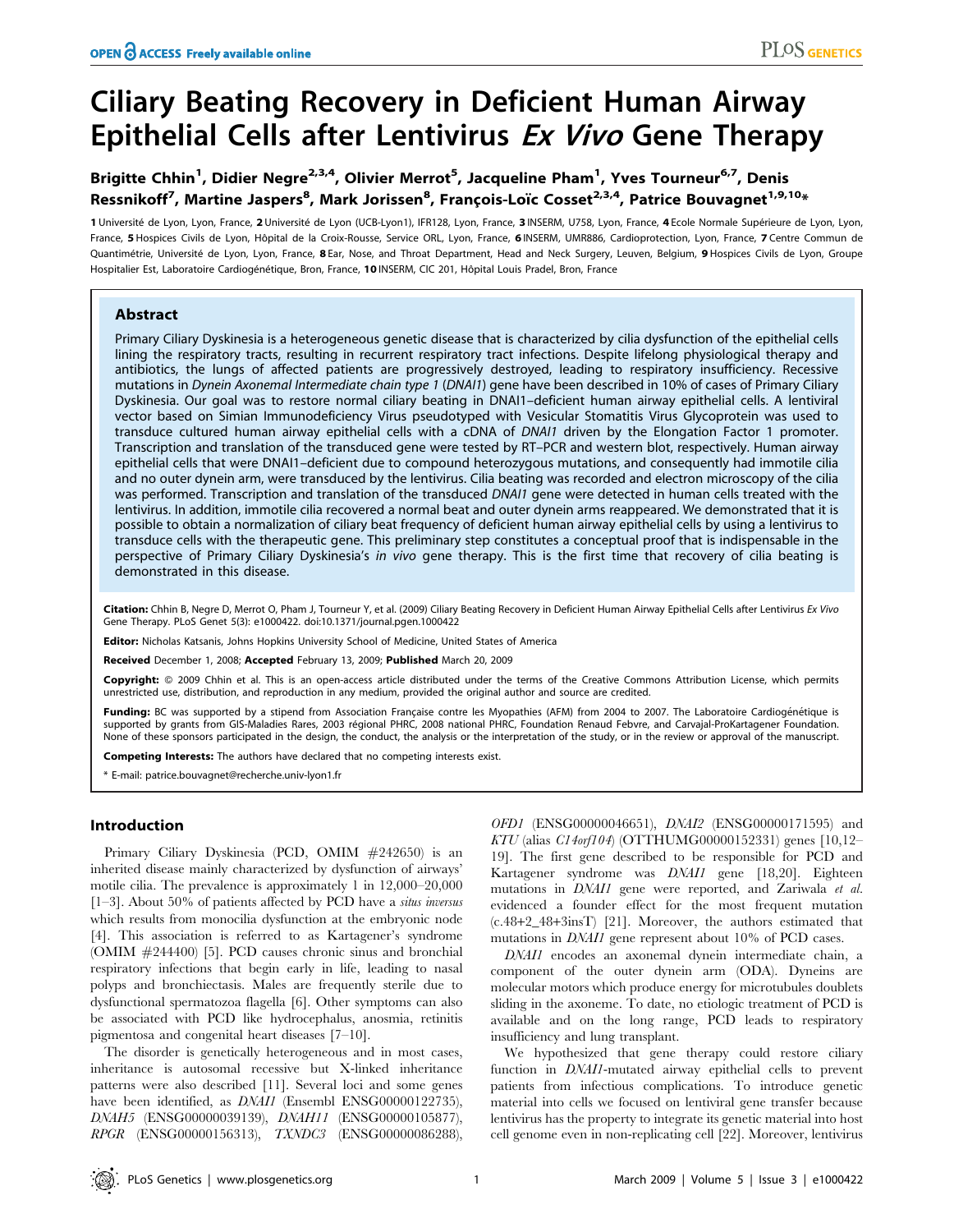# Author Summary

This manuscript reports on a successful gene therapy attempt on human airway epithelial cells of a patient suffering from Primary Ciliary Dyskinesia. In this autosomal recessive disease, cilia of the epithelial cells that border the upper and lower respiratory tracks are not functioning. As a result, patients suffer from recurrent airway infections leading progressively to respiratory insufficiency. There is no treatment as of today that could restore normal ciliary beating. In this report, we showed that it is feasible to transfer a therapeutic gene to human airway epithelial cells with a lentivirus. This transferred gene is transcribed and expressed. Moreover, defective cells that had immotile cilia due to compound heterozygous mutations in the DNAI1 gene recovered ciliary beating after treatment with a lentivirus containing a normal DNAI1 gene. This is the first report on gene therapy in Primary Ciliary Dyskinesia. Since lentivirus is able to insert therapeutic genes into the cell genome, this result may have impact on in vivo gene therapy in this disease and in diseases related to human epithelial airway cells such as cystic fibrosis.

is weakly immunogenic unlike recombinant adenovirus which efficiency was reported to decrease after several administrations in a clinical study of patients suffering from cystic fibrosis [23]. Lentiviral-derived vectors used in gene therapy were principally based on SIV (simian immunodeficiency virus) or HIV (human immunodeficiency virus). For this latter one, gene transfer efficiency into bronchial epithelium in mice was already demonstrated [24].

We decided to modify a SIV-based vector, previously described by Negre et al. to efficiently transduce mature human dendritic cells [25,26], and to transduce human airway epithelial cells (HAECs) cultured as described by Jorissen et al. [27]. First, we showed here that normal HAECs were efficiently transduced by SIV-based vector containing eGFP gene. Then, we validated lentiviral vectors' constructions containing DNAI1 cDNA sequence and showed that transduced DNAI1 is transcribed and expressed. Finally, we demonstrated that transduction of DNAI1-mutated HAECs with wild-type DNAI1 can restore ciliary beating and that ODA are binding again to microtubules.

# Results

#### Transduction of HAECs with pGFP

To estimate whether HAECs could be transduced by a SIVbased lentivirus pseudotyped with VSV-G, normal HAECs were infected with pGFP a vector containing eGFP as a reporter gene in a variety of conditions [25,26]. Three parameters were investigated: (1) the multiplicity of infection (MOI), (2) the moment of infection and (3) whether using a polycation, Polybrene, or not. Two different moments of infection during Jorissen's culture were tested: at J+1, cells were ciliated and in suspension or at J+3, cells were de-differentiated and adherent. Two days post-infection, reporter gene expression was analyzed by FACS (Figure 1). In any of the selected conditions, HAECs were transduced but the proportion of transduced cells seemed to be dependant on MOI irrespective of the other parameters, and apparently higher at MOI 75. Then, transduction of cells infected at J+1 seemed more efficient compared to cells infected at J+3. At MOI 75, approximately 38% of cells infected at J+1 were transduced versus 20% for cells infected at J+3. Moreover, these results seemed to be improved by the use of Polybrene. Finally, at MOI 75,



Figure 1. Transduction efficiency analysis by FACS two days after HAECs infection with pGFP vector. MOI, multiplicity of infection (3 values of MOI were tested 7, 35, and 75); J+1, one day after biopsy, ciliated cells in suspension; J+3, three days after biopsy, dedifferentiated and adherent cells;  $+$ , with use of Polybrene;  $-$ , without use of Polybrene. These results were obtained from a single experiment in each condition. MOI is the ratio of infectious agents (e. g. lentivirus) to infection targets (e. g. cells). doi:10.1371/journal.pgen.1000422.g001

transduction efficiency was quantified at about 38% for cells infected at J+1 without Polybrene compared to approximately 50% for cells infected at J+1 with the use of Polybrene. These experiments which were not repeated, demonstrated that HAECs could be transduced in a variety of conditions and that J+1 with Polybrene at a MOI of 75 were presumably the best experimental conditions for HAECs infection. Therefore, we selected these conditions for further experiments.

# DNAI1 cDNA Cloning in Lentiviral Vectors

Full-length DNAI1 cDNA was cloned into the lentiviral vector in place of eGFP gene. Two constructions were obtained using BamH I and Xho I restriction sites (pK-DNAI1) or Nco I and Xho I (pK+DNAI1), and resulted respectively in an intact DNAI1 cDNA associated with a modified Kozak sequence which could prevent normal translation, or an intact Kozak sequence associated with a modified DNAI1 cDNA which could result in a dysfunctional protein (Figure 2A). Then, to differentiate endogene from exogene DNAI1, a hemagglutinin tag  $(HA)$  was added at the 3' side of DNAI1 cDNA sequence in each plasmid which resulted in two additional vectors: pK-HA or pK+HA (Figure 2B).

# Detection of DNAI1 Gene Expression in Transduced Normal HAECs

Normal HAECs were transduced at J+1 with Polybrene at a MOI of 75 since these conditions gave satisfactory results as evaluated with eGFP. First, mRNA extracts from transduced HAECs were controlled by PCR with alpha-tubulin specific primers for absence of genomic DNA (gDNA) contamination (not shown). Second, we confirmed that non-ciliated HAECs (NC) do not express DNAI1 because DNAI1 specific RT primer (P5) led to an absence of amplification by contrast to re-ciliated HAECs (RC) template (Figure 3, lanes 1 and 2). Third, DNAI1 mRNA was not amplified using a HA-tag RT specific primer (HA) from non-infected reciliated HAECs (Figure 3, lane 3). To test DNAI1 transcription from lentiviral vectors, HA-tagged DNAI1 gene transcription was revealed by RT-PCR using HA-DNAI1 specific primers. Re-ciliated HAECs infected by particles containing HA-tagged DNAI1 with either an exact Kozak sequence (pK+HA) or a modified Kozak sequence (pK-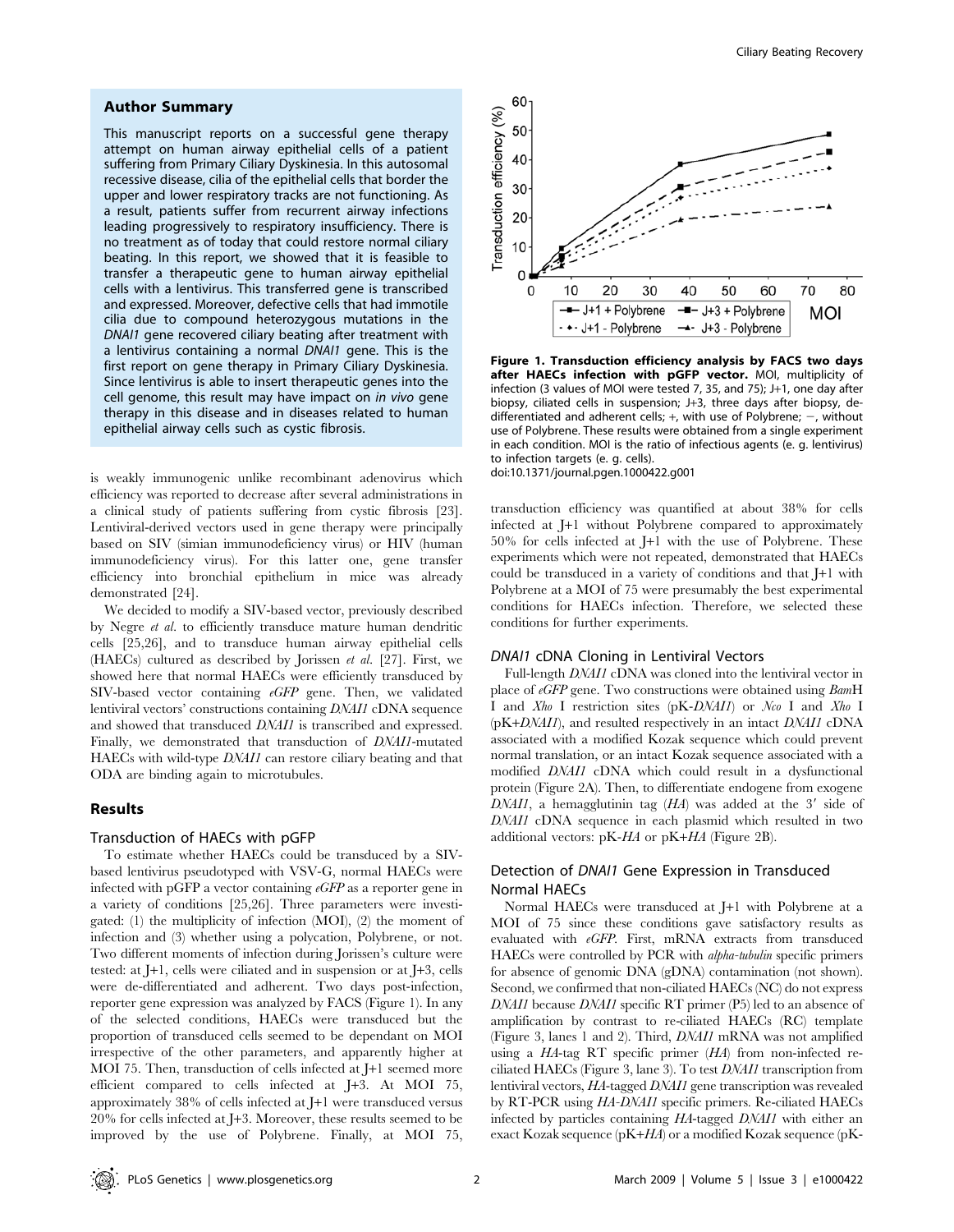

pK+HA



DNAI1

Figure 2. Lentiviral vectors containing DNAI1 cDNA sequence with or without HA tag. (A) pK-DNAI1 and pK+DNAI1 were derived from pGFP, with DNAI1 cDNA sequence in place of eGFP gene. pK-DNAI1 contains an intact DNAI1 cDNA sequence associated with a modified Kozak sequence (atccccaccauga), whereas pK+DNAI1 contains an intact Kozak sequence associated with a modified DNAI1 cDNA sequence (c.4A $>$ G; p.I2V). (B) HA tag addition at 3' side of DNAI1 cDNA sequence in pK-DNAI1 and pK+DNAI1 vectors forms pK-HA and pK+HA vectors, respectively. Striped box: site of sequence modification; filled box: HA tag sequence. Empty boxes located 5' and 3' to cDNA sequence represent 5' and 3' LTR (Long Terminal Repeat), respectively. doi:10.1371/journal.pgen.1000422.g002

HA) both transcribed HA-tagged DNAI1 (Figure 3, lanes 4 and 5). Non-ciliated HAECs infected by pK-HA particles also expressed HA-tagged DNAI1 (Figure 3, lane 6). In conclusion, DNAI1 transcription is efficient from vectors containing a conserved or a modified Kozak sequence and transcription of the transduced DNAI1 cDNA driven by Elongation Factor-1 promoter is active in non-ciliated and re-ciliated HAECs.

# Detection of DNAI1 Proteins in Transfected 293Bosc Cells

To detect DNAI1 protein translation from lentiviral vectors, 293Bosc cell line which naturally does not express DNAI1 was transfected by each lentiviral vector using ExGen500.



Figure 3. HA-tagged DNAI1 gene transcription analysis by RT– PCR, in transduced normal HAECs. RT products were obtained using non-ciliated (NC) or re-ciliated (RC) HAECs mRNA and DNAI1 (P5) or HA-tag (HA) specific primers. All PCR products were obtained using DNAI1 cDNA specific primers. (1–3) Non-infected cells: (1) NC HAECs and P5 primer, (2) RC HAECs and P5 primer, (3) RC HAECs and HA primer; (4– 6) Infected cells with HA-tagged DNAI1 and RT with HA primer: RC HAECs infected with (4) pK-HA or (5) pK+HA, (6) NC HAECs infected with pK-HA; (7–9) PCR control templates (no RT) were (7) genomic DNA, (8) pK-HA vector, (9) no DNA; (10) 100 bp DNA ladder. The symbol "-' means no infection by viral particles. doi:10.1371/journal.pgen.1000422.g003

DNAI1 protein was detected by Western blot with specific anti-DNAI1 antibodies after 293Bosc cells' transfection with the Kozak modified (pK-DNAI1) or Kozak conserved (pK+DNAI1) DNAI1 sequence (Figure 4, lane 1 and 2). DNAI1 protein was also detected after 293Bosc cells' transfection with the vectors containing  $HA$  appended to the 3' end of  $DMAII$  sequence (Figure 4, lane 3: modified Kozak and lane 5: conserved Kozak sequence). By contrast, no DNAI1 protein could be detected by Western blot in protein lysate of non-transfected 293Bosc cells with anti-DNAI1 antibodies (Figure 4, lane 4).

Moreover, immunofluorescence assays showed that in pK-HA transfected 293Bosc cells, cytoplasmic HA-tagged DNAI1 proteins could be specifically detected by HA antibodies (Figure S1).

# Transduction of DNAI1–Mutated HAECs

In the second set of experiments, transduction was performed on DNAI1-mutated HAEC at J+1 and cells were cultured to generate ciliated vesicles. DNAI1-mutated HAECs were transduced with pK-DNAI1 or pK-HA to determine if immotile cilia might recover a beat. The same protocol of transduction was used as for normal HAECs. We confirmed DNAI1-mutated HAECs transduction efficiency with pGFP vector, as de-differentiated cells at J+3 and re-ciliated cells at J'+17 (17 days post-collagen digestion) expressed GFP protein (Figure S2).

After re-differentiation, GFP transduced HAECs were covered with cilia (Figure 5A-A) but these cilia were immotile. The variation of optic signal along a line crossing the cilia during 400 msec does not show any movement (Figure 5A-B). This immotily is also visible on video recording (Video S1). By contrast, ciliary beating was recorded on DNAI1-mutated HAECs transduced with either pK-DNAI1 or pK-HA vector (Figure 5A-C). This beat is demonstrated by recording the variation of optic signal along a line crossing cilia. Waves are clearly visible (Figure 5A-D) that evidenced the periodic beat of cilia. This active beat is also visible on video recording (Video S2). At J'+30, a ciliary beat frequency (CBF) was measured for pK-DNAI1 and pK-HA transduced cells. CBF of HAECs with beating cilia were  $9.95 \pm 1.23$  Hz and  $11.31\pm0.85$  Hz, for pK-DNAI1 and pK-HA treated cells, respectively. These values fall into the range of control HAECs (from 7 to 11 Hz). Cilia length in DNAI1-mutated HAECs was estimated at 6 µm in all cases and did not depend on *DNAI1* treatment and cilia beating.

In DNAI1-mutated HAECs' axoneme, ultrastructure analysis by TEM showed that ODA were absent or shorter than in normal HAECs (Figure 5B-B). TEM on axonemes of DNAI1-treated cells were analyzed and some cilia had normal amounts of ODA, while in other cilia the ODA were partially absent (Figure 5B-C and 5B-



Figure 4. DNAI1 protein detection with the use of DNAI1 antidyn69 antibody. Western blot analysis of proteins lysates from transfected 293Bosc cells with (1) pK-DNAI1, (2) pK+DNAI1, (3) pK-HA, (5) pK+HA, vectors; (4) control of transfection. doi:10.1371/journal.pgen.1000422.g004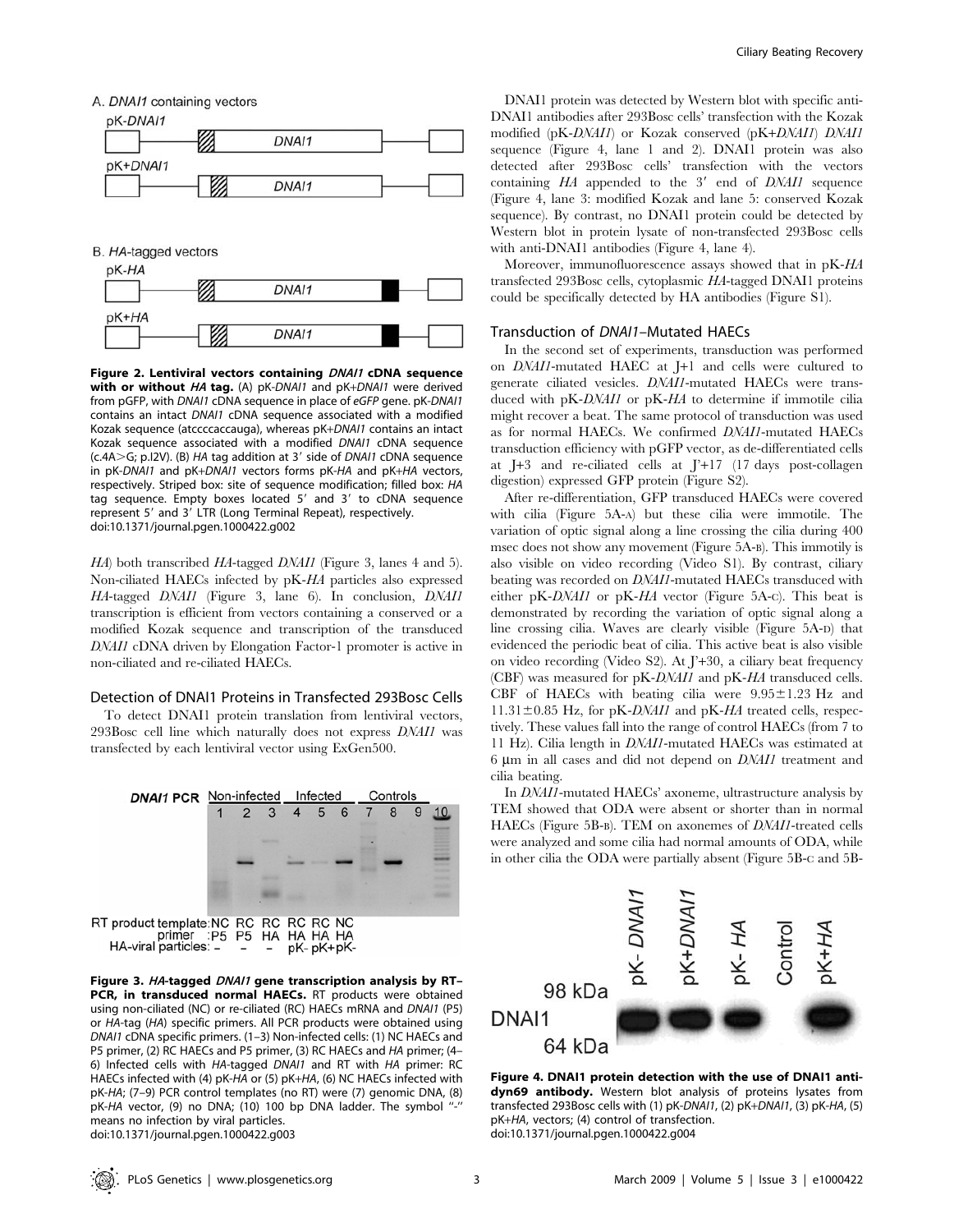

Figure 5. Images of transduced DNAI1-mutated HAECs and electron microscopic sections of cilia. (A) At J'+31, vesicles had cells with cilia transduced with either pGFP (A-A) or pK-DNAI1 vectors (A-C). However, cilia of cells transduced with pGFP were immotile whereas cells transduced with pK-DNAI1 vectors were beating. Figures (A-B) and (A-D) represent the variations of the video signal during the time of recording (400 msec) along a virtual line delimited by the ">" and "<" signs on figures (A-A) and (A-c), respectively. The periodic beat of cilia is clearly visible on figure (A-D) compared to the immotility of cilia on figure (A-B). Black bar on figure (A-A): 10 µm. Black bar on figure (A-D): 100 msec. DNAI1-mutated HAECs transduced with pK-HA vector containing HA-tagged DNAI1 cDNA sequence gave identical results (data not shown). See Video S1 and Video S2. (B) Axoneme ultrastructural analysis by TEM (A-D): (B-A) Normal HAEC. (B-B) DNAI1-mutated HAEC treated with pGFP. (B-c) DNAI1-mutated HAEC treated with pK-DNAI1 vector. (B-D) DNAI1-mutated HAEC treated with pK-HA vector. Arrowheads indicate ODA. Axoneme diameter is about 0.2 µm. doi:10.1371/journal.pgen.1000422.g005

 $D$ ). The average number of ODA per axoneme was  $3.29 \pm 1.53$  in pGFP infected DNAI1-mutated HAECs. ODA increased significantly to  $5.67 \pm 1.83$  (p $\leq 0.0001$ ) and  $5.73 \pm 2.10$  (p $\leq 0.002$ ) in DNAI1-mutated HAECs treated with pK-DNAI1 and pK-HA, respectively. By contrast, there was no significant difference between DNAI1-mutated HAECs treated by pK-DNAI1 or pK-HA. The distribution of the number of ODA per axoneme presented a single peak in pGFP infected DNAI1-mutated HAECs but two peaks in pK-DNAI1 and pK-HA treated cells (Figure 6). IDA analysis showed no difference between control and DNAI1 treated cells (data not shown).



Figure 6. Distribution of the number of ODA per axoneme in DNAI1-mutated infected HAECs. X axis, number of ODA per axoneme; Y axis, percentage of axonemes with a given number of ODA. Empty bars, DNAI1–mutated HAECs infected with pGFP; filled bars, cells infected with pK–DNAI1; striped bars, cells infected with pK-HA. doi:10.1371/journal.pgen.1000422.g006

# **Discussion**

In the present study, we demonstrated that a SIV-based vector pseudotyped with VSV-G protein, previously described to efficiently transduce human dendritic cells [25,26], could also efficiently infect normal cultured HAECs [27]. Previous studies showed that Murine Leukemia virus (MuLV) [28] and Feline Immunodeficiency Virus pseudotyped with VSV-G envelope [29] could transduce HAECs in culture. Though, this transduction was only possible from the basolateral surface of polarized HAECs. We did not know whether a Simian Immunodeficiency Virus would transduce although we could foresee that transduction would be more efficient from the basolateral surface of HAECs since it was pseudotyped with VSV-G. We did not know also whether dedifferentiated cells would be transduced. It appeared that whatever the conditions used in this study, a certain proportion of cultured HAECs were infected. We then selected the conditions that seemed to provide the higher percentage of infected cells in culture. In any case, these conditions are strikingly different from in vivo situation where HAECs are a component of a complex epithelium recovered by a thin layer of mucus. Moreover, Polybrene which seemed to improve viral infection in cultured cells cannot be used in vivo due to side-effects. In a next step, we demonstrated transcription and translation of the transduced DNAI1 cDNA. Finally, we showed that DNAI1-mutated HAECs treated by DNAI1 gene transfer recovered ciliary beating whereas GFP-treated cells' cilia remained immotile, thus supporting our concept that PCD gene therapy was possible using DNAI1 gene. This conceptual proof is essential in the perspective of a human gene therapy.

Since it was impossible to obtain a vector containing a conserved Kozak sequence associated with a normal DNAI1 cDNA sequence, we decided to construct two vectors: one with a modified Kozak sequence upstream a conserved DNAI1 cDNA sequence (pK-*DNAI1*), and another one with a conserved Kozak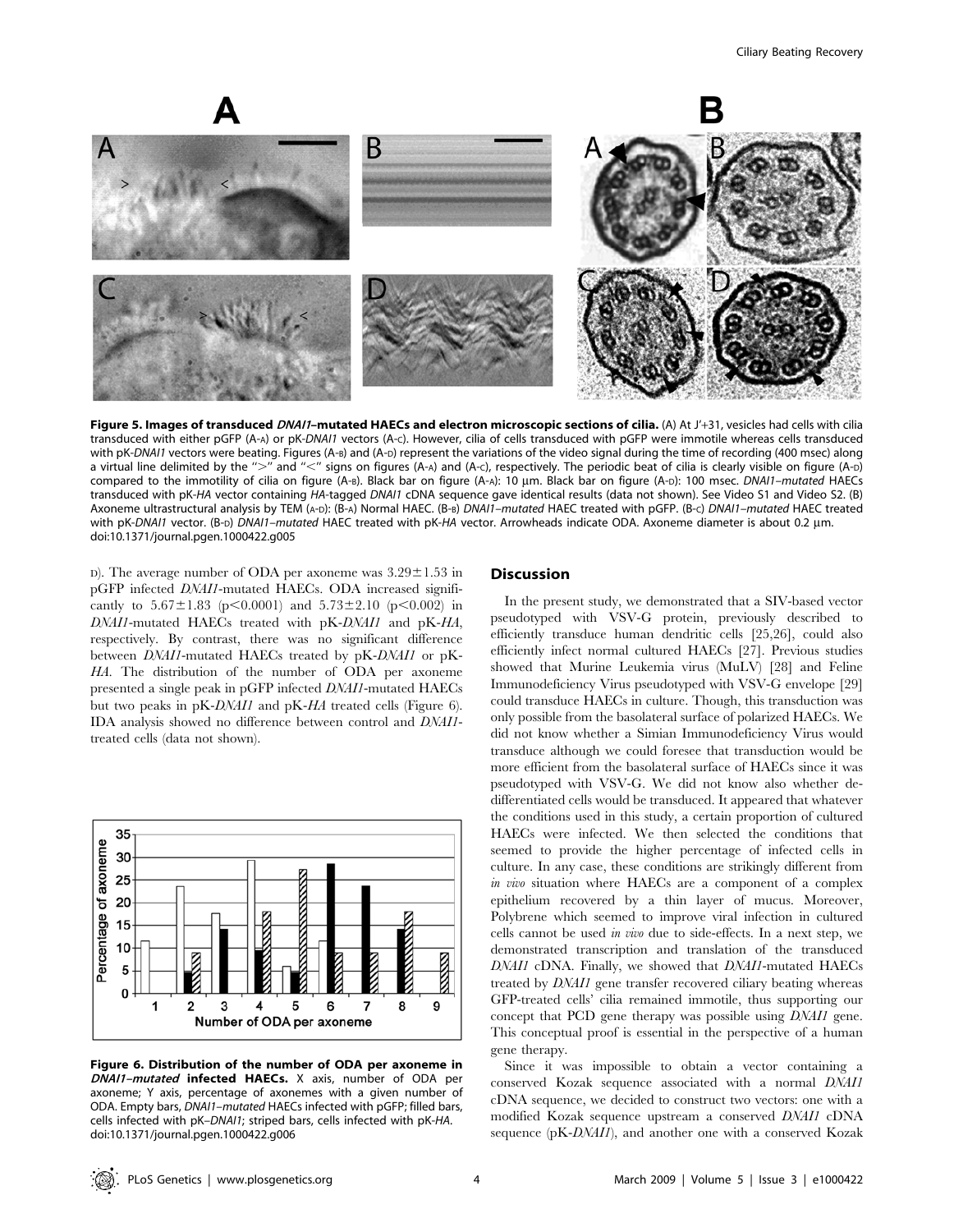sequence but associated with a modified DNAI1 cDNA sequence (pK+DNAI1). However, both vectors turned out to be equally efficient in terms of transcription and translation. Moreover, the addition of a  $HA$  tag at the  $3'$  end did not alter the transcription neither the translation of both vectors. Consequently, we pursued the infection experiments on DNAI1-mutated HAECs with the Kozak modified/DNAI1 conserved pair of vectors (with and without *HA* tag).

We were unable to detect endogenous DNAI1 protein and DNAI1 HA-tagged protein on Western blot of cultured normal HAECs presumably because the amount of extracted proteins from cultured HAECs was too low. However, translation from the various vectors was confirmed in transfected 293Bosc cells.

We also failed to label HA-tagged DNAI1 protein in the cilia of infected HAECs. However, the observation of the rescue of ciliary beating after DNAI1 treatment of DNAI1-mutated HAECs with either one of the selected vectors supported the idea that normal DNAI1 proteins, HA-tagged or not, were efficiently localized to cilia. This functional evidence was reinforced by ultrastructural analysis showing an increased number of ODA in axonemes with tagged and untagged DNAI1 proteins. Beside these observations, no difference in the number of IDA was detected between control and DNAI1-treated HAECs, in agreement with the knowledge that DNAI1 proteins specifically belong to ODA.

In *DNAI1*-mutated HAECs treated by *DNAI1*, a partially uncoordinated ciliary beating was observed, probably because as we demonstrated in early experiments, about half of infected cells were not transduced. As a consequence, HAECs aggregates are mosaics composed of cells with immotile cilia and other cells with beating cilia. The number of ODA per axoneme in treated DNAI1 mutated HAECs is lower than normal because these values reflected a mix population of HAECs: efficiently transduced cells and untransduced cells, as shown in the bimodal distribution of ODA per axoneme in Figure 6. In this respect, our results are consistent with the recessive inheritance type of PCD disease for which a normal copy of the DNAI1 gene is sufficient to an absence of symptoms.

In order to improve the number of rescued HAECs, we need to improve transduction efficiency, but respiratory epithelium is not exclusively composed of ciliated cells and at least seven other cell types are present [30]. To produce viral particles which would preferentially target human airway ciliated cells, the VSV-G large cell tropism protein could be replaced by another envelope protein from one of the various viruses known to infect airway epithelium, ie. coronavirus or Influenza virus [31,32]. Influenza virus receptors, as  $\alpha$ 2,3-linked sialic acid receptors, were described to be specifically localized on ciliated airway and type II alveolar epithelial cells in both mouse and human respiratory epithelium, and on a subpopulation of basal cells in humans [32]. By contrast,  $\alpha$ 2,6-linked sialic acid receptors are expressed on human ciliated and goblet cells but not in the mouse. Therefore, it should be interesting to evaluate on our current culture model, the use of hemagglutinin (HA) from selected Influenza viruses which preferentially bind to ciliated cells. Finally, Szecsi et al. demonstrated that HA envelope protein of H7N1 and H5N1 avian viruses was successfully associated with retroviral-based vectors resulting in higher titres of infected cells than with VSV-G [33].

Airway ciliated cells are differentiated cells which do not proliferate and their cycle life span is supposed to be relatively short. In the mouse model, ciliated cells renewal was reported to be provided by Clara cells which are also essential in the alveolar type II cells generation [34]. Nevertheless, Park et al. reported that after an injury event, murine ciliated epithelial cells could transdifferentiate into other cell types and restored the airway epithelium [35]. In the human airway epithelium, Hajj et al.

demonstrated that basal cells were able to regenerate as well as to differentiate into secretory and ciliated cells [36]. Targeting these basal cells with a lentiviral vector would result in the stable integration of the therapeutic gene with no need to repeat infections. The specificity of cells' targeting has been recently improved by taking into account the presence of proteases at the cell surface [37]. Thus, cell transduction can be achieved only in cell types that have the capacity to bind viral surface glycoprotein and to cleave the protease substrate because the surface glycoprotein of several enveloped viruses are expressed as precursor proteins that need to be cleaved into two subunits by cellular proteases to promote cell entry.

Finally, DNAI1 gene transfer could be applied to other genes causing PCD, as DNAH5 mutations are responsible for at least 28% of PCD cases [21]. However, another vector should be considered for this gene because of size limitation of lentivirus. As an alternative, AAV vectors offer a good safety profile in particular because viral DNA does not integrate into the genome of transfected cells. However, AAV repeated administration triggers anti-viral immune response and its packaging capacity is too limited to hold the DNAH5 gene (13.9 kb). High-capacity episomal vectors offer the possibility to deliver not only a large gene but also the whole genomic locus including regulatory regions which ensures a physiological expression with tissue and time specificity. However, delivery of extrachromosomal DNA with non viral or viral strategies is so far limited to cell lines. This system, tough, is appropriate for long-term treatment as in PCD because chromosome-based episomal systems contain elements enabling the cell to process episome as an additional chromosome with a mitotic stability  $>99\%$  in cell lines [38].

# Material and Methods

# Patient Data

The diagnosis of a male patient affected by PCD was based on clinical signs (recurrent upper and lower respiratory tract infections since early in life, nasal polyps and complete situs inversus – Kartagener syndrome). In addition, he was sterile. Electron microscopy of the cilia showed no ODA. Ex vivo culture of epithelial airway cells according to Jorissen's method demonstrated that his cilia were  $6 \mu m$ -long and totally immotile. Analysis of his DNA demonstrated that he harbored heterozygous compound *DNAI1* mutations: c.48+2\_48+3insT and c.1543G>A [20]. This patient signed an informed consent allowing us to experiment on nasal biopsies which consisted in removing the most anterior part of his middle nasal turbinate on both side. This study complies with the rules of the local ethical committee.

#### Human Airway Epithelial Cell Culture

Human airway epithelial cells (HAECs) from normal subjects were obtained from nasal turbinates which were removed and discarded in the process giving access to the ethmoidal sinus. Patients were operated for tumours located in the ethmoidal region and had no respiratory disease.

Cells from control subjects and the patient were grown using the immerged cell culture previously described by Jorissen *et al.* [27]. Briefly, ciliated cells were isolated and cultured the day following the biopsy (J+1) in collagen-coated flasks to de-differentiate in nonciliated cells. When they reached 80–90% confluence, collagen was digested (J', 7–10 days post-seeding) and cells were suspended in flasks with rotation to re-differentiate in the form of ciliated vesicles.

Cells were infected at J+1 or J+3. Non-ciliated cells were harvested at J+7 to 10 (J') and re-ciliated cells were fully redifferentiated at J'+28.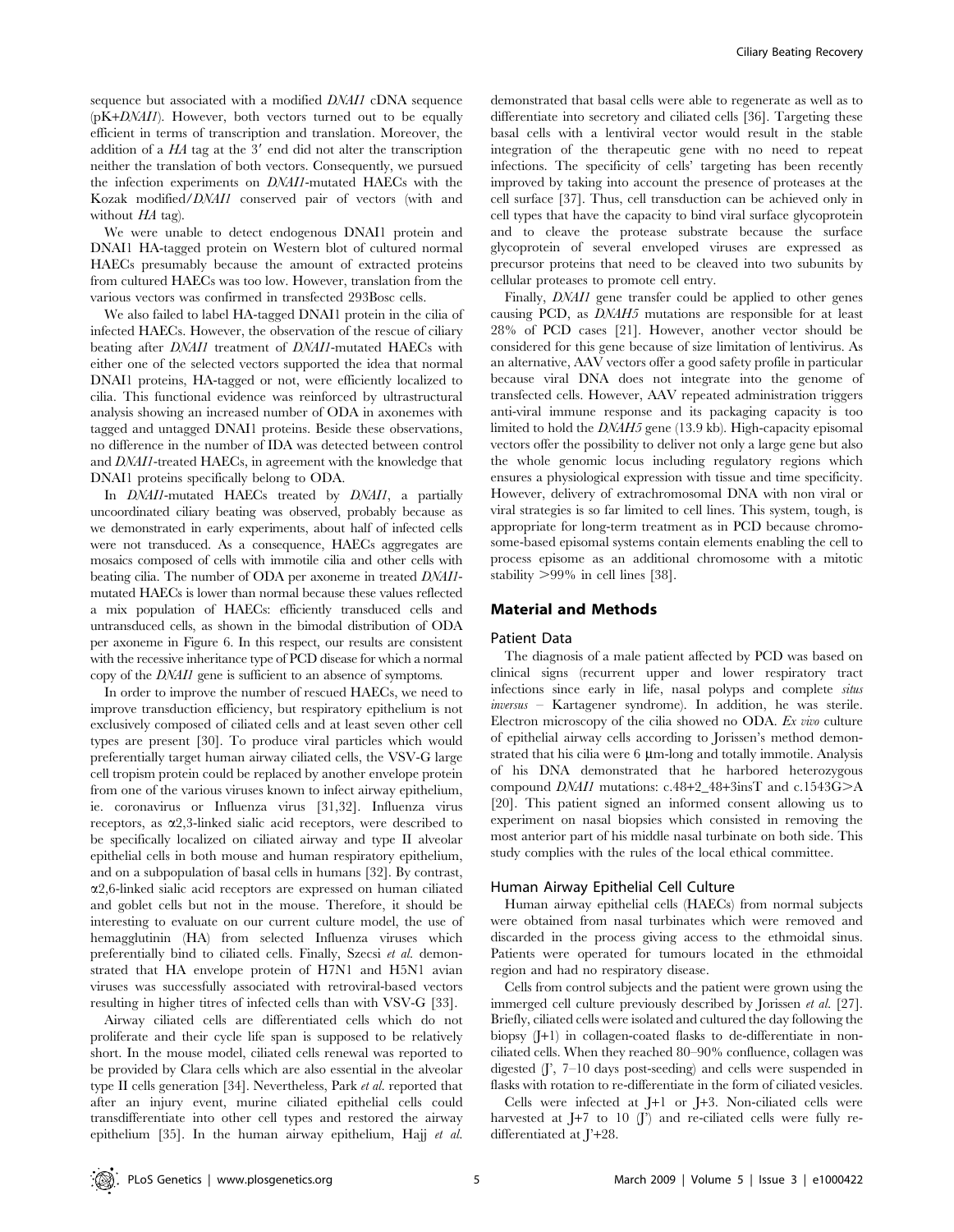# Cloning of DNAI1 cDNA

To generate DNAI1 cDNA (AF091619), we extracted total RNA from ciliated HAEC and synthesized the cDNA. A pair of primers was designed to amplify the full-length cDNA. Six supplementary sets of specific primers were used to sequence  $D$ *MAI1* cDNA. The full-length DNAI1 cDNA PCR product was cloned.

Addition of enzyme restriction sites in 5' and 3' DNAI1 cDNA sequence was performed using two sets of primers. The BAMHIDNAI1\_for and NCOIDNAI1\_for primers (forward) added BamH I and Nco I restriction sites upstream DNAI1 cDNA sequence, respectively. The XHOIDNAI1\_rev primer (reverse) added a Xho I restriction site downstream DNAI1 cDNA sequence.

Addition of hemagglutinin (HA) tag downstream DNAI1 cDNA sequence was performed by PCR using lentiviral vectors containing DNAI1 cDNA (pK+DNAI1 or pK-DNAI1) as template and upDNAI1\_for (forward)/lowHA\_rev (reverse) primers. For more information see Text S1.

#### Lentiviral Vectors

The lentiviral vector system used in this study was derived from SIV vectors described by Negre et al. [25,26]. Five different lentiviral vector constructs were used all under the transcriptional control of the human Elongation Factor-1 promoter (EFS): (1) pR4SA-EFS-GFP-W (pGFP), (2) pK-DNAI1, (3) pK+DNAI1, (4) pK-HA, (5) pK+HA. The pGFP vector contains the eGFP cDNA sequence. The pK-DNAI1 and pK+DNAI1 vector constructs are essentially the same as the pGFP vector but with the DNAI1 cDNA sequence replacing the eGFP gene sequence, using BamH I/Xho I and Nco I/Xho I sites, respectively (Figure 2A). The pK-DNAI1 vector has a modified Kozak sequence with an intact DNAI1 cDNA sequence whereas pK+DNAI1 has an intact Kozak sequence with a modification at position 4 of the DNAI1 cDNA sequence, resulting in DNAI1 second amino acid modification: isoleucine>valine. The pK- $HA$  and pK+ $HA$  vector constructs correspond to pK-DNAI1 and pK+DNAI1 vectors, respectively, with a 3' DNAI1 cDNA hemagglutinin  $(HA)$  tag addition, using  $Blp$ I/Xho I restriction sites (Figure 2B).

#### Lentiviral Transduction

Three sets of experiments were carried out.

In the first set, normal HAECs were transduced the day of seeding  $(I+1)$  on collagen-coated flasks or at  $I+3$ , and the cells were incubated for 24 hours with the lentivirus at MOI (Multiplicity Of Infection) of 7, 35 and 75 in the presence or absence of 6  $\mu$ g/mL Polybrene (1,5-dimethyl-1,5-diazaundecamethylene polymethobromide, hexadimethrine bromide). MOI is the ratio of infectious agents (e. g. lentivirus) to infection targets (e. g. cells). Then, medium was completely changed in order to remove debris and inactive lentiviruses. Two days post-infection, reporter gene expression was analyzed by FACS.

In the second set of experiments, normal HAECs were transduced or not the day of seeding (J+1) at MOI75 with Polybrene with pK-HA or pK+HA. RNA was extracted before or after re-ciliation.

In the third set of experiments, transduction was performed on DNAI1-mutated HAECs at J+1, at MOI 75, with the use of Polybrene and cells were cultured to generate ciliated vesicles.

# RT–PCR Analysis

Tagged DNAI1 gene expression was revealed by reverse transcription PCR (RT-PCR) on infected HAEC. Non-ciliated cells were collected the day of collagen digestion (J') and ciliated cells were collected when they were fully covered by cilia  $(I^*+28)$ .

Poly(A)<sup>+</sup> mRNA was isolated by the Dynabeads Oligo(dT)<sub>25</sub> purification kit, according to the manufacturer's protocol (Dynal Biotech, Norway).

# Western Blotting Analysis

Transient transfection of 293Bosc cells was performed with each four different plasmids: pK-DNAI1, pK+DNAI1, pK-HA or pK+HA. Western blot analysis was carried out according to standard techniques (Text S1).

#### Video Analysis and Ciliary Beat Frequency (CBF)

In order to assess the functional activity of the ciliated DNAI1 mutated cells after lentiviral transduction, video recordings were performed with a  $\times$ 40 objective lens in the light path at different steps of the culture in flasks, by using an Olympus IX50 inverted phase-contrast microscope. The control eGFP fluorescence was observed with a magnifying digital camera SCION CFW 1308M (Scion Corporation, Frederick, MD) and the recovery of ciliary beating was recorded with high speed digital video camera pco.1200 hs (PCO, Germany). The digital image-sampling rate was software-controllable using CamWare and for all experiments the sampling rate was set at 500 frames per second (fps).

For measurements of ciliary beat frequency (CBF), the video images of active ciliated cells were captured with a  $\times100$  oilimmerged objective lens, using Leica DMRXA microscope and pco.1200 hs camera. A time-motion representation was obtained and analyzed using ImageJ software (National Institutes of Health, USA). Briefly, a line cutting cilia close to their tip was drawn. The ''reslice'' function of ImageJ was then used to obtain the video signal along this line (y axis) during 400 msec (x axis). Finally, the data were expressed as mean $\pm$ SD from at least three regions of interest. Values for normal HAECs were used as controls.

# Transmission Electron Microscopy (TEM) and Statistical Analysis

Transmission electron microscopic analyses were processed on ciliated vesicles obtained after HAECs culture, as described by Jorissen et al. [27]. Amounts of ODA were expressed as mean $\pm$ SD from n axonemes ( $n = 17$  for pGFP,  $n = 21$  for pK-*DNAI1*,  $n = 11$ for pK-HA). Values of HAEC infected with pGFP, pK-DNAI1 or pK-HA were statistically analysed by Student t test and the significance was calculated for a two-tailed test.

See Text S1 for more details.

# Supporting Information

Text S1 Supporting Material and Methods. Found at: doi:10.1371/journal.pgen.1000422.s001 (0.10 MB PDF)

Figure S1 HA-tagged *DNAI1* expression in 293Bosc cell line transfected with pK-HA vector. (A) Nuclei were labelled with DAPI (blue) and image was superimposed with transmission image. (B) HA tag was immunostained using anti-HA antibody associated with biotinylated goat anti-mouse and FITC-conjugated ExtrAvidin (green). A specific cytoplasmic localization was observed. Scale bars,  $10 \mu m$ .

Found at: doi:10.1371/journal.pgen.1000422.s002 (2.21 MB TIF)

Figure S2 *DNAI1*-mutated HAEC transduced with pGFP vector. eGFP fluorescence superimposed with transmission image. (A) At J+3, HAEC are de-differentiated and adherent (bar, 50 mm). (B) At J'+17, HAEC are re-differentiated and in suspension as ciliated vesicles. Arrowheads indicate cilia (bar,  $20 \text{ }\mu\text{m}$ ).

Found at: doi:10.1371/journal.pgen.1000422.s003 (2.54 MB TIF)